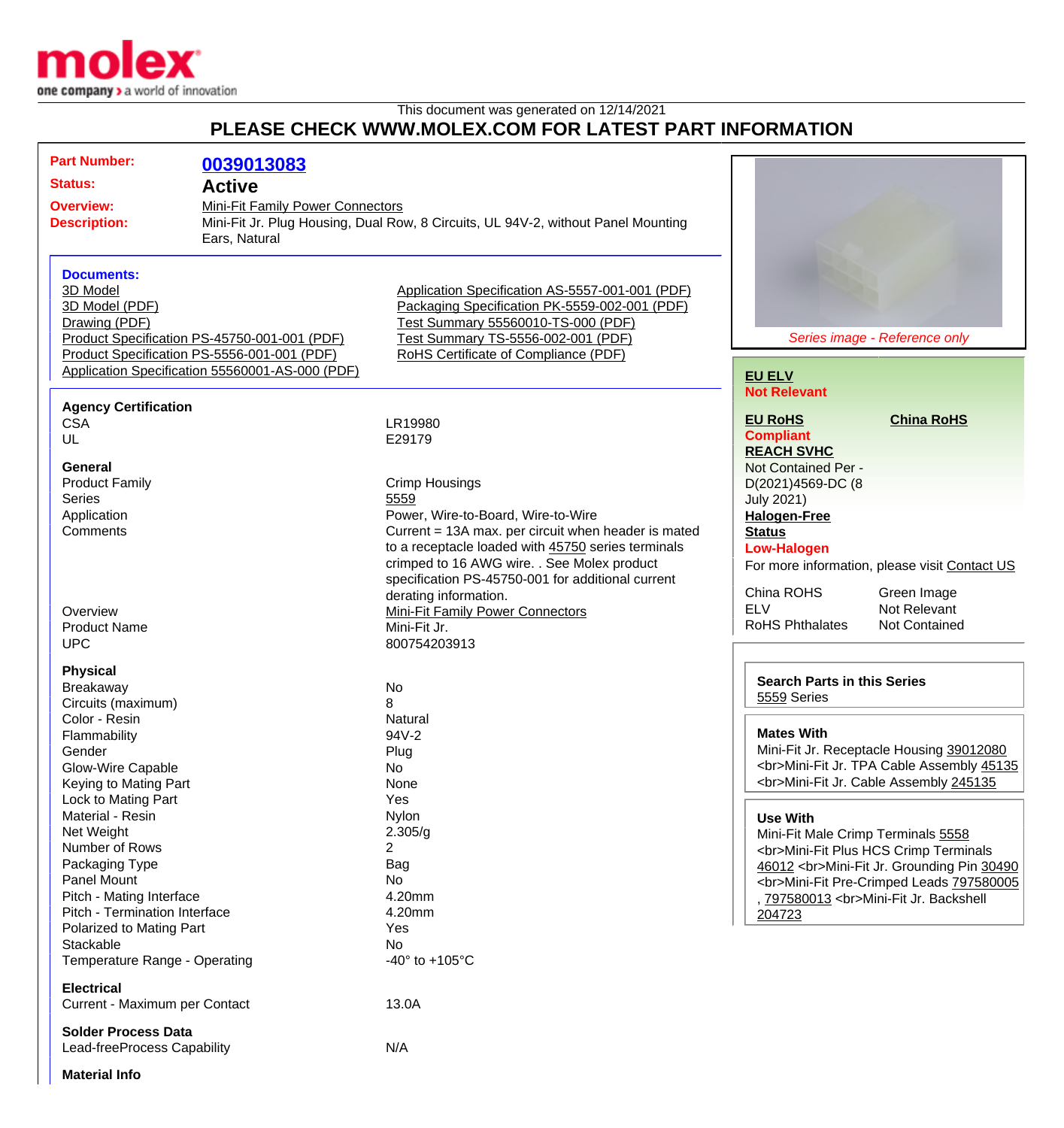Engineering Number 5559-08P1

**Reference - Drawing Numbers** Packaging Specification<br>
Packaging Specification<br>
Product Specification<br>
PS-45750-001-00 Sales Drawing 65590001-SD-000<br>
Test Summary 65560010-TS-000,

55560001-AS-000, AS-5557-001-001 PS-45750-001-001, PS-5556-001-001 55560010-TS-000, TS-5556-002-001

This document was generated on 12/14/2021 **PLEASE CHECK WWW.MOLEX.COM FOR LATEST PART INFORMATION**